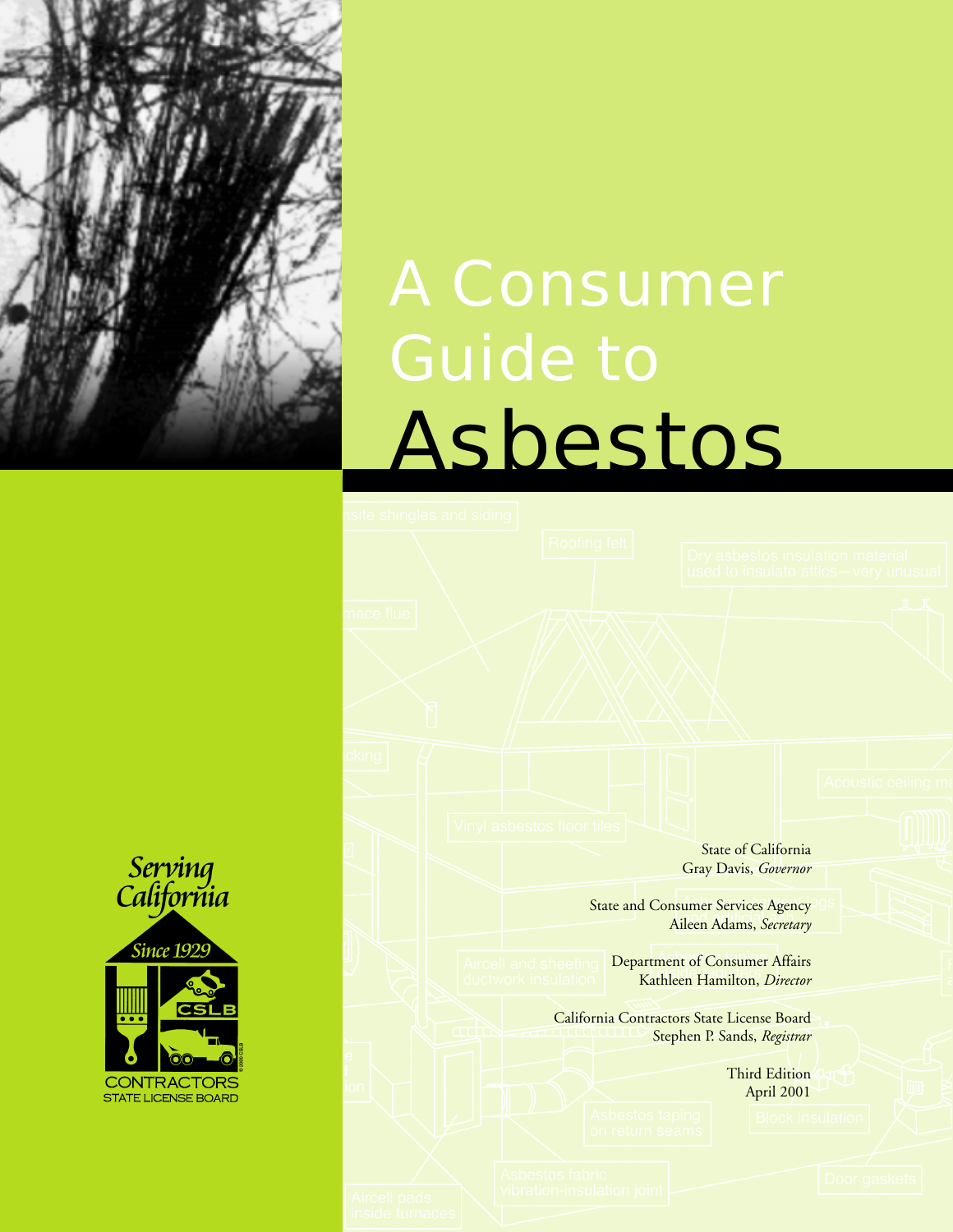### A Consumer Guide to Asbestos



#### DISCLAIMER

This publication is meant to be instructional, to provide information to assist the consumer in dealing with asbestos. The information in this publication is believed to be accurate at the time of its publication. The Contractors State License Board, the Department of Consumer Affairs and the State of California assume no responsibility for any damage that arises from any action that is based on information found in this publication. Questions regarding civil law and the civil courts system should be addressed to an attorney.

© Copyright 2001, California Contractors State License Board

For information about the Contractors State License Board, call toll-free

**1 (800) 321-CSLB (2752)**

**www.cslb.ca.gov**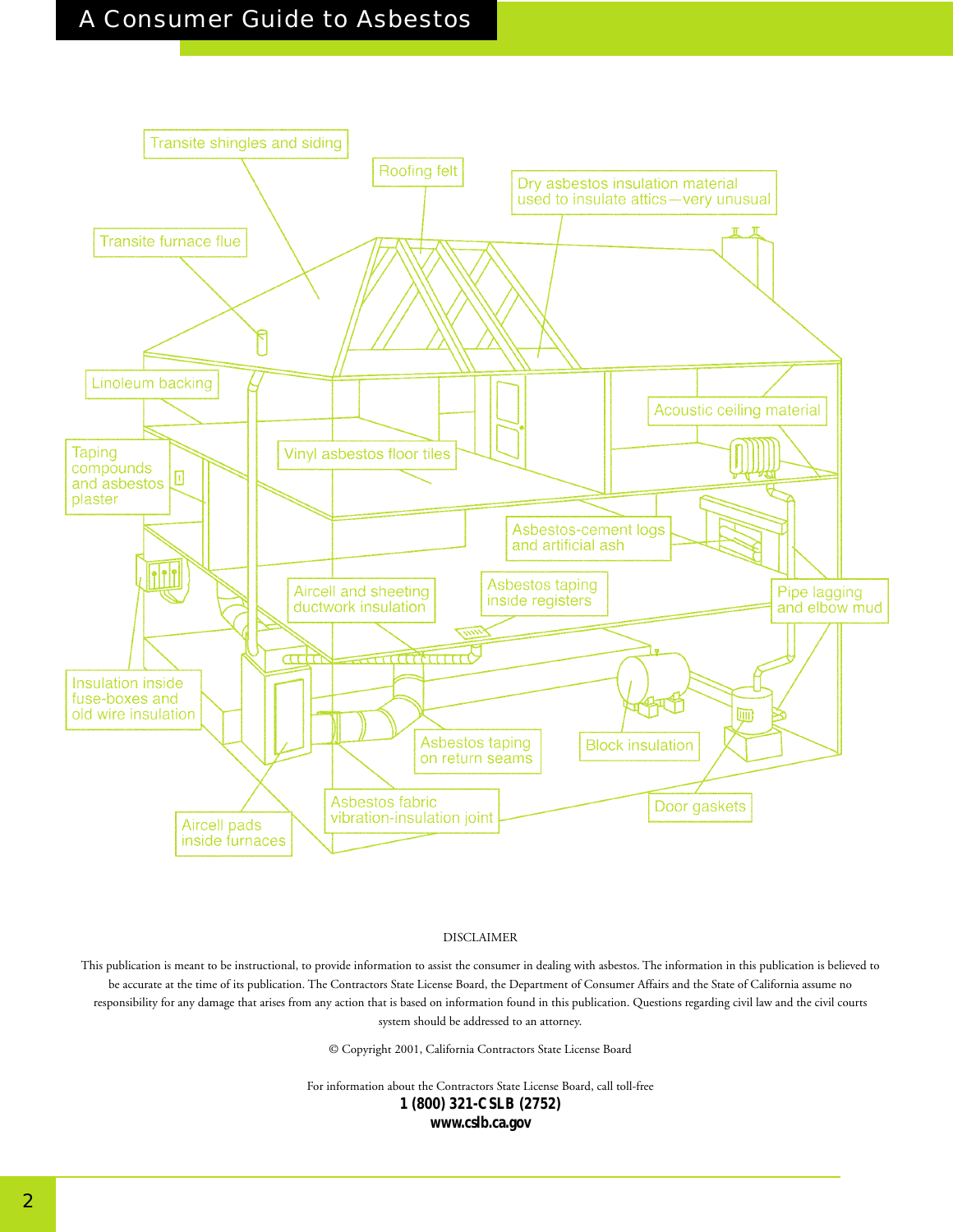### Asbestos

### Introduction

The California Contractors State License Board (CSLB) licenses and regulates all contractors who are qualified to do asbestos work in buildings. Additionally, the California Division of Occupational Safety and Health (Cal/OSHA) has responsibility to register all contractors who perform asbestos abatement work and test and certify all asbestos abatement consultants.

California law prohibits any person from advertising for the removal of asbestos unless certified for that work. The law also requires that the contractor's license number and the Cal/OSHA registration number be included in that advertising. This booklet provides information for consumers to help identify asbestos in buildings and the precautions needed to prevent harmful exposure to asbestos when planning for and undertaking its removal. It also describes the steps you should take when contracting with a company to remove asbestos.

The protections and procedures discussed later in this booklet will protect your health. Equally important, the protections are required by law.

#### Warning to Do-it-Yourselfers

Many consumers prefer to do their own homeimprovement jobs, realizing the rewards of planning and completing the jobs themselves and saving the expenses associated with hiring a licensed contractor. While asbestos abatement or removal does not require an asbestos certification if the total area involved is less than 100 square feet, this does not necessarily mean that the job is any easier or less risky to perform. In fact, Cal/OSHA regulates the handling of any asbestos material, regardless of the setting. Further, regulations and stringent transportation and disposal requirements are in effect for any asbestos-related work, even small amounts removed by a homeowner. For this reason, this booklet includes some of the same information about asbestos handling that licensed contractors are required to know. While the booklet may appear to some readers to be complicated and technical, the information is provided to give you an adequate basis

upon which to make decisions and take actions that are necessary to ensure your safety and health when handling asbestos.

Much of the information provided here is about the specialized skills and equipment required for the services of a registered and certified asbestos abatement contractor. To remove or render harmless all asbestos requires accurate information, correct procedures, and special equipment. If you decide to hire a licensed contractor, make sure the contractor has all the appropriate tools, training, and licensing and certification necessary to comply with the law and to protect you from unnecessary exposure to asbestos fibers.

You can remove asbestos yourself. But, keep in mind that if you do not adequately protect yourself, the job could prove more costly in the long run, with respect to health, disability and death, than any amount of money saved in the short run!

For additional information about dealing with contractors, contact the CSLB and request a free copy of "What You Should Know Before You Hire a Contractor." The CSLB also publishes "A Contractor's Guide to Asbestos With Open Book Examination," another excellent resource for additional information about laws and regulations affecting work with asbestos. (See page 12 for contact information.)

### What is asbestos?

Asbestos is a naturally occurring mineral fiber that has been used extensively in construction and many other industries. Nearly every building contains asbestos in some form. It has been widely used because of its special properties. For example, asbestos is very resistant to destruction by heat or chemicals, and its fibers are extremely durable. These characteristics led to its use in wall insulation; paint; sprayed- or troweled-on surfacing materials; ceiling and flooring materials; pipe, boiler, and duct insulations; cement filler; and a variety of other products. However, you, the consumer, should know about the dangers of asbestos.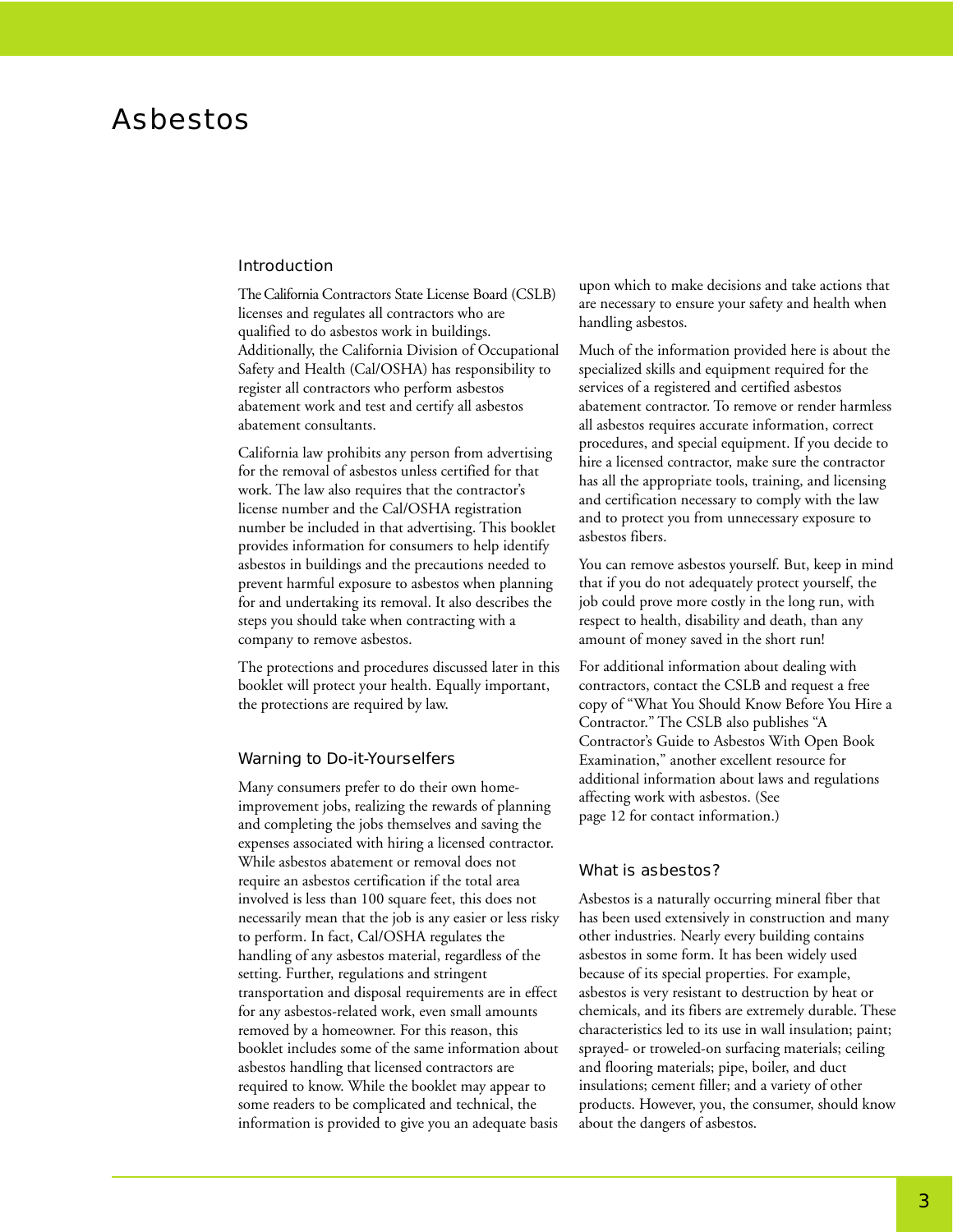### Asbestos and Health

### Why should I be concerned about asbestos?

Several types of disease can result from exposure to asbestos. In fact, inhalation of asbestos fibers can be deadly. Even short-term exposure to asbestos can be harmful. For example, family members of asbestos workers have contracted disease from exposure to asbestos fibers on the workers' clothing. Authorities believe there is no safe level of exposure, although the higher the exposure to asbestos, the higher the risk of disease.

### How does exposure to asbestos occur?

Asbestos that may be crumbled by hand pressure is called "friable" asbestos. Material containing friable asbestos is hazardous because asbestos fibers are easily released into the air by impact and deterioration.

Some asbestos is bound with other materials in products such as roofing shingles or vinyl-asbestos floor tiles. In these products, asbestos fiber is not released so easily. However, fibers in bound asbestos may be released when the material is cut, drilled, scraped, or sanded or when it is badly deteriorated.

Exposure to asbestos occurs when asbestos fibers of various sizes are released into the air and are inhaled. The smaller fibers can remain in the air for long periods of time. These fibers are so small that they are only visible with a microscope. In fact, it takes 600 asbestos fibers bundled together to equal the thickness of a human hair. Some of the large fibers may lodge in the nose, but the smaller ones travel through the upper airways and become embedded in the lungs. The body has no effective mechanism for removing these fibers.

### How will asbestos affect my health?

Exposure to asbestos may cause several types of serious diseases, including the following:

### • Asbestosis

Asbestosis occurs when asbestos fibers become lodged in the lungs, irritating the lung tissues and inflaming the small air tubes and sacs in the lungs. As the inflammation heals, permanent scar tissue (called fibrosis) remains. The scarring will cause shortness of breath, which grows worse over time, even after exposure ceases. Eventually, it may be

impossible for the victim to inhale enough air, and heart failure may result.

What we know about the relationship between exposure to asbestos and asbestosis has been obtained from studies of people who were heavily exposed. Usually, asbestosis is found in people who have been exposed to asbestos over a long period of time. The disease is much less likely to occur if proper precautions such as those described in this booklet are taken.

There is no cure for asbestosis.

### • Lung cancer

Lung cancer is five times more common in people exposed to asbestos than in individuals who have not been exposed. Early symptoms are coughing, chest pains, and coughing up blood. Smoking greatly increases the risk of developing lung cancer from exposure to asbestos. A smoker who is heavily exposed to asbestos is 30 to 90 times more likely to develop lung cancer than a nonsmoker. However, as with asbestosis, proper precautions can help to reduce the risk of contracting asbestos-related lung cancer. There is usually no cure for this disease, but if the cancer is detected early, it may be surgically treated.

### • Mesothelioma

Mesothelioma is an extremely rare and deadly form of cancer that is almost always caused by exposure to asbestos. It is truly an "asbestos cancer"—and may result from relatively light exposure to asbestos.

This cancer occurs in the lining of the chest and abdomen. Early symptoms are shortness of breath or pain in the chest or abdomen. Mesothelioma would be expected to occur in only one out of 100,000 people not exposed to asbestos, but one study found that ten of the 124 deaths of asbestos insulation workers were caused by mesothelioma. There is no cure for this disease, and most of the victims die within the first year of diagnosis.

### • Other cancers

Exposure to asbestos is also thought to result in cancers of the esophagus, stomach, colon, rectum, and gastrointestinal tract. These diseases may be caused by the victim swallowing some of the longer asbestos fibers that have been caught in the upper air passages. The fibers are then carried to the throat in mucus.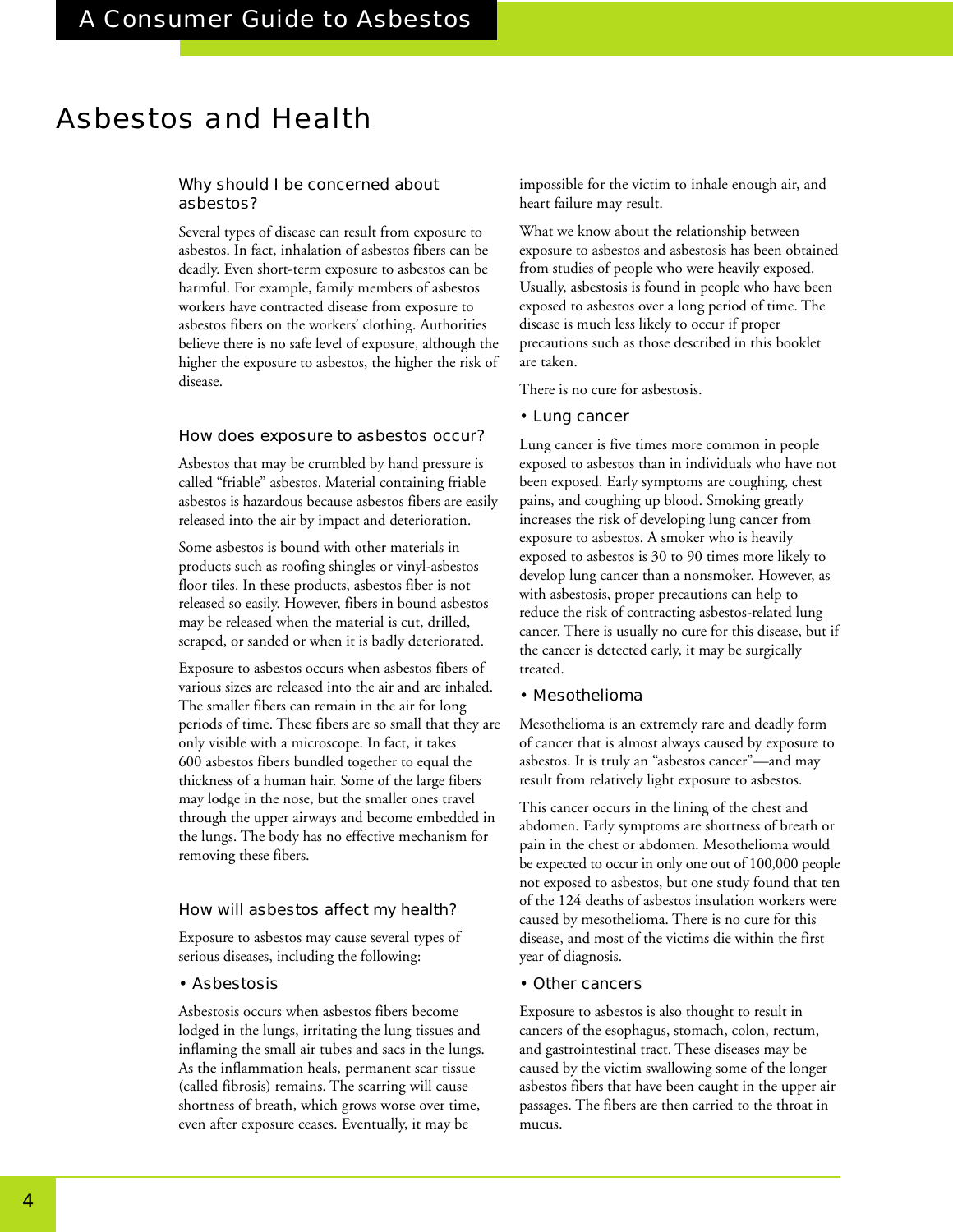### How great is the risk of developing these diseases?

The likelihood of your developing asbestos-related disease depends on the amount of asbestos to which you are exposed, the length of time, and the number of times you are exposed. The greater the total exposure, the greater the chance you will become ill. However, many experts believe that there is no definite safe exposure level. Some workers who had done shipyard work with asbestos for only a few weeks during World War II developed asbestosrelated disease in the 1960s. Workers in the construction, renovation, and demolition trades who encounter asbestos on the job are among the higher risk groups. The best way to protect your health or the health of your family is to limit exposure as much as possible.

Usually disease will not show up for 15 to 40 years after exposure. That means that people exposed today will not know for a considerable time whether they are disease victims.

### Are there any medical tests to determine whether exposure to asbestos has been harmful?

Anyone frequently exposed to asbestos on the job should have regular medical exams. The worker should discuss his or her work history with a doctor, and the exam should include a complete medical history, a chest X-ray, a lung function test, and a stool sample. If you believe your work brings you into contact with asbestos, even though most damage from asbestos-releated disease may not show up for many years, you should see a doctor regularly to determine whether you have signs of asbestos-related disease and to discuss ways to better protect yourself.

For more information concerning the health hazards of asbestos, contact the American Lung Association. (See the Resources for Asbestos Information on page 12.)

### Where does exposure to asbestos occur?

Exposure to asbestos can occur in a number of construction- and home improvement-related operations. Even if a homeowner or contractor is working with less than 100 square feet of surface area of asbestos-containing material, exposure may occur. For example:

- When remodeling a home, if you cut a small ceiling section to add a stairway, room addition, or a porch, you may disturb sprayed-on asbestos insulation;
- While replacing plumbing pipes during a minor renovation, you may be exposed to deteriorated, asbestos-containing pipe covering;
- When cutting through asbestos shingle siding to insulate a wall, you may be exposed to insulation fibers.

Regardless of the size of the job, check first to determine if asbestos fibers are in the air. Certified asbestos consultants are available to help identify the presence of asbestos and the precautions needed to protect yourself. Their services, including a sample collection and analysis, should cost around \$200.

Remember, unless it is explicitly labeled, no one can tell just by looking whether asbestos is present in the material you encounter. If it is, you, your family, and any workers involved in the job must be protected.

The protections and procedures discussed later in this booklet will protect your health. Equally important, the protections are required by law.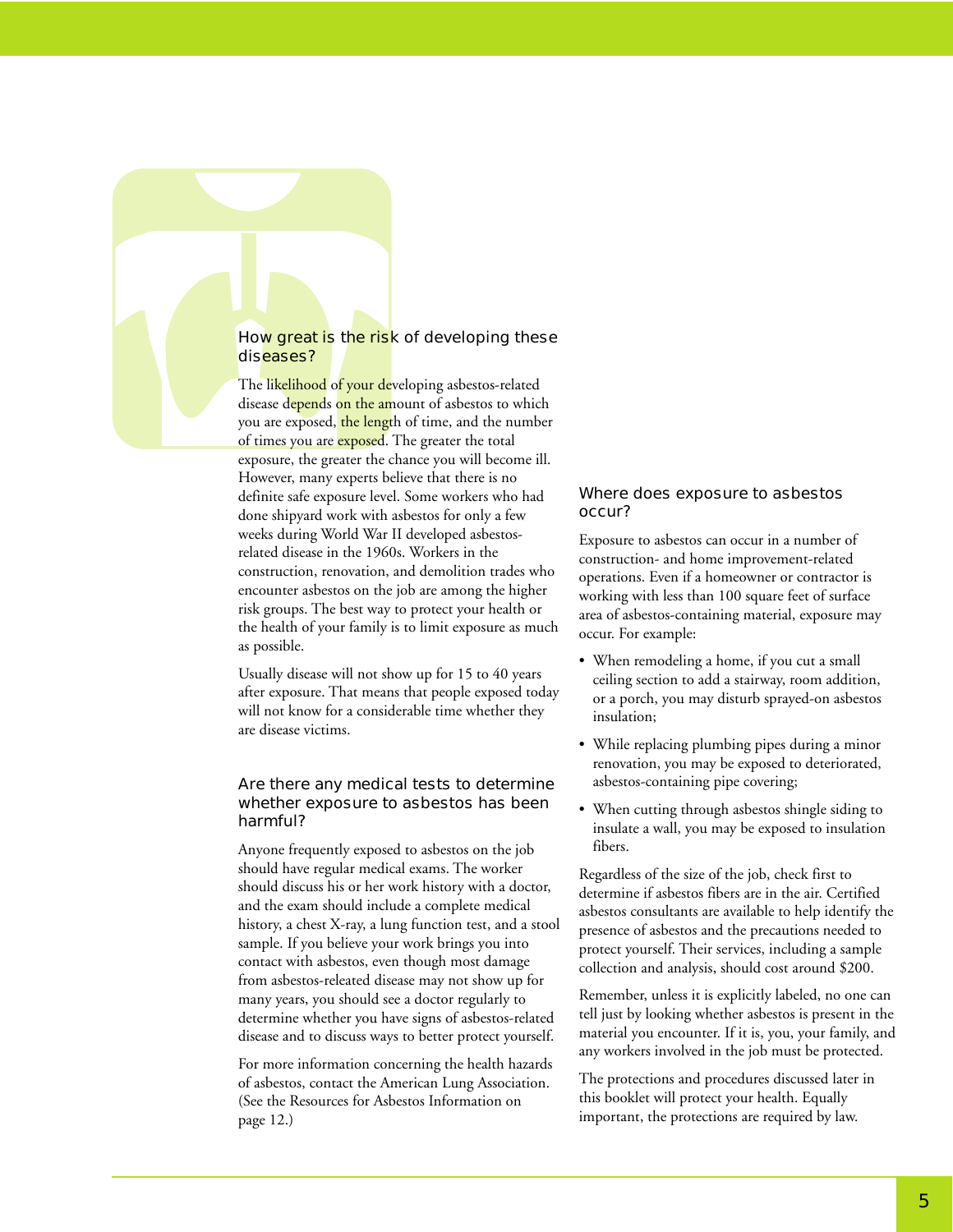### Where can asbestos be found in my home?

There are many areas in the home in which asbestos has been used as a building product. The following list can offer some guidance to help identify potential asbestos risks in the home.

### Vinyl floor tiles and vinyl sheet flooring

Asbestos has been added to some vinyl tiles to strengthen them. It is also present in the backing on some vinyl sheet flooring and in the adhesives used to place the flooring. While in most instances the asbestos is bound into the vinyl or backing, fibers can be released if the tiles are sanded or seriously damaged, if the backing on the sheet flooring is dryscraped or sanded, or if the tiles are severely worn or cut to fit into place.

When replacement or repair becomes necessary, follow the guidelines provided on page 9 of this booklet. The tiles should be handled as little as possible. Avoid sanding or otherwise damaging them. A safe and recommended alternative is to place new flooring material directly over the old tiles or sheet.

### Patching compounds and textured paints

In 1977, the Consumer Product Safety Commission banned patching compounds that contain asbestos. Some wall and ceiling joints may be patched with asbestos-containing material manufactured before 1977. If the material is in good condition, it is best to leave it alone. Sanding and scraping will release asbestos fibers. If it is in poor condition, or if the wall or ceiling needs to be removed or repaired, follow the guidelines on page 9.

Some textured paint sold before 1978 contained asbestos. As with patching compounds, textured paint is best left alone if undamaged. Sanding or cutting a textured paint surface that may contain asbestos should be avoided.

### Ceilings

Many buildings built or remodeled between 1945 and 1978 may contain a crumbly, asbestoscontaining material that has been either sprayed or troweled onto the ceiling or walls. If the material is in good condition, it is best to leave it alone. If the material appears damaged, you may have it tested to

see if it contains asbestos. If it does, you can then have it repaired or removed.

If possible, contact the builder or contractor who applied the ceiling coating to determine whether asbestos-containing material was used. This may be difficult to do in older homes. If you discover that it contains asbestos and you decide that it is necessary to remove it, follow the guidelines on page 9. As with other similar tasks dealing with removal of asbestos, a trained, certified, and registered asbestos abatement and removal contractor is the professional best equipped to do the job.

### Stove insulation

Asbestos-containing cement sheets, millboard, and paper have been used frequently in homes with wood-burning stoves. These asbestos-containing materials are used as thermal insulation to protect the floor and walls around the stoves. Cement sheets may have a label indicating that they contain asbestos.

The cement sheet material probably will not release asbestos fibers unless scraped. This sheet material may be coated with a high-temperature paint, which will help seal any asbestos into the material.

Asbestos paper or millboard are also used for this type of thermal insulation. If these materials have been placed where they are subject to wear, there is an increased possibility that asbestos fibers may be released. Damage or misuse of the insulating material by sanding, drilling, or sawing will also release asbestos fibers.

### Furnace insulation

Oil, coal, or wood furnaces with asbestos-containing insulation and cement may be found in some older homes. Updating the system to oil, gas, or electricity can result in removal or damage to the old insulation.

If the insulation on or around your furnace is in good condition, it is best to leave it alone. If the insulation is in poor condition, or pieces are breaking off, you may want to consider having it repaired or removed. First find out if the insulation contains asbestos (see page 8); if it does, then follow the guidelines on page 9.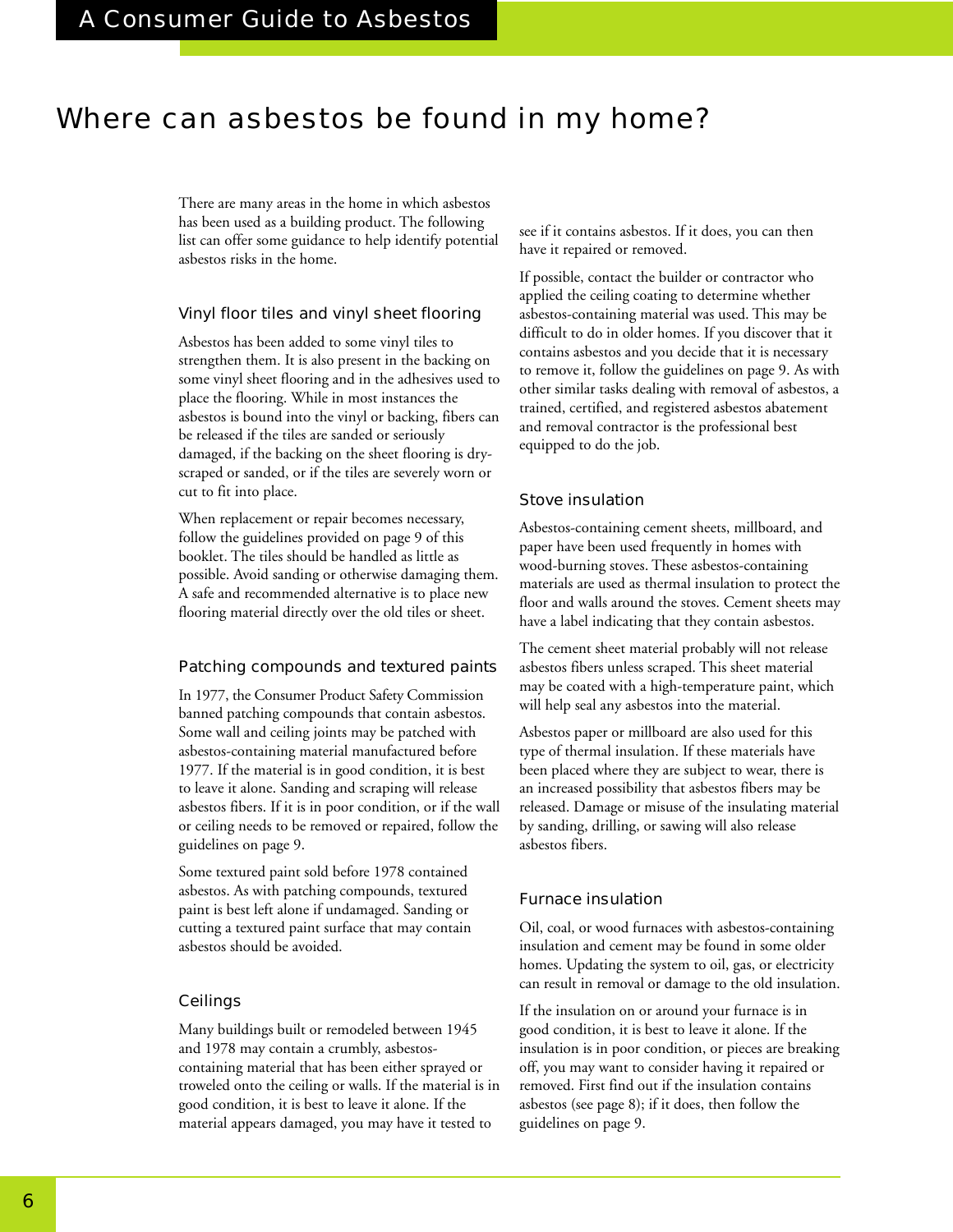### Door gaskets

Some door gaskets in furnaces, ovens, and wood and coal stoves may contain asbestos. The asbestoscontaining door gaskets on wood and coal-burning stoves are subject to wear and can release asbestos fibers under normal use conditions. Handle the asbestos-containing material as little as possible, following the guidelines on page 9.

### Pipe insulation

Hot water and steam pipes in some older homes may be covered with an asbestos-containing material primarily for reducing heat loss and for protecting nearby surfaces from the hot pipes. Pipes may also be wrapped in an asbestos "blanket" or asbestos paper tape. Asbestos-containing insulation has also been used on furnace ducts. Most asbestos pipe insulation in homes is preformed to fit around various diameter pipes. This type of asbestos-containing material was manufactured from 1920 to 1972.

If you have damaged insulation around pipes or boilers, the best current recommendation is to leave the insulation in place and repair the protective covering. In many circumstances, this is the best way to minimize potential exposure to asbestos. For example, small holes in pipe covering may be filled with caulking or spackling and then covered with fire-resistant fiberglass cloth or scrim cloth pipe wrap. (These materials may not be readily available at most hardware stores.) If the damaged area is easily accessible and does not involve a substantial amount of exposure, you may use heat resistant duct tape to carefully seal in the damaged area.

### Wall and ceiling insulation

Homes constructed between 1930 and 1950 may contain insulation made with asbestos. Insulation that contains asbestos may be found inside the walls or ceiling, "sandwiched" between plaster walls, as well as blown-in or loose-fill insulation. Renovation and home improvements may expose and disturb the materials. In cases of major disruption of asbestoscontaining material, it is especially important that a trained asbestos contractor be used.

### Appliances

Some appliances are, or have been, manufactured with asbestos-containing parts or components. The Consumer Product Safety Commission is making an effort to identify household appliances that could release asbestos fibers during use. The commission has reviewed information on the use of asbestoscontaining parts in toasters, popcorn poppers, boilers, slow cookers, dishwashers, refrigerators, ovens, ranges, clothes dryers, and electric blankets. There has been a general decline in the use of asbestos in these appliances in recent years. When asbestos is used, it is in parts that will probably not result in the release of asbestos fibers during use. It is unlikely that asbestos components in these appliances present a significant health risk from release of asbestos fibers.

Hair dryers with asbestos-containing heat shields are one notable exception. Manufacturers voluntarily recalled such hair dryers in 1979. Laboratory tests of most hair dryers showed that asbestos fibers were released during use. Current production hair dryer models do not contain asbestos heat shields.

If you are concerned about asbestos in an appliance, do not repair it yourself. Instead, have a qualified repair technician repair it.

### Roofing, shingles, and siding

Some roofing shingles, siding shingles, and sheets have been manufactured with asbestos, using Portland cement as a binding. Since these products are already in place and outdoors, there is little risk to human health. However, if the siding is worn or damaged, you may spray-paint it to help seal the fibers.

You should avoid disturbing these products if they are already part of your home. Unless roofing must be replaced as a result of normal wear, it is wiser to simply leave it in place.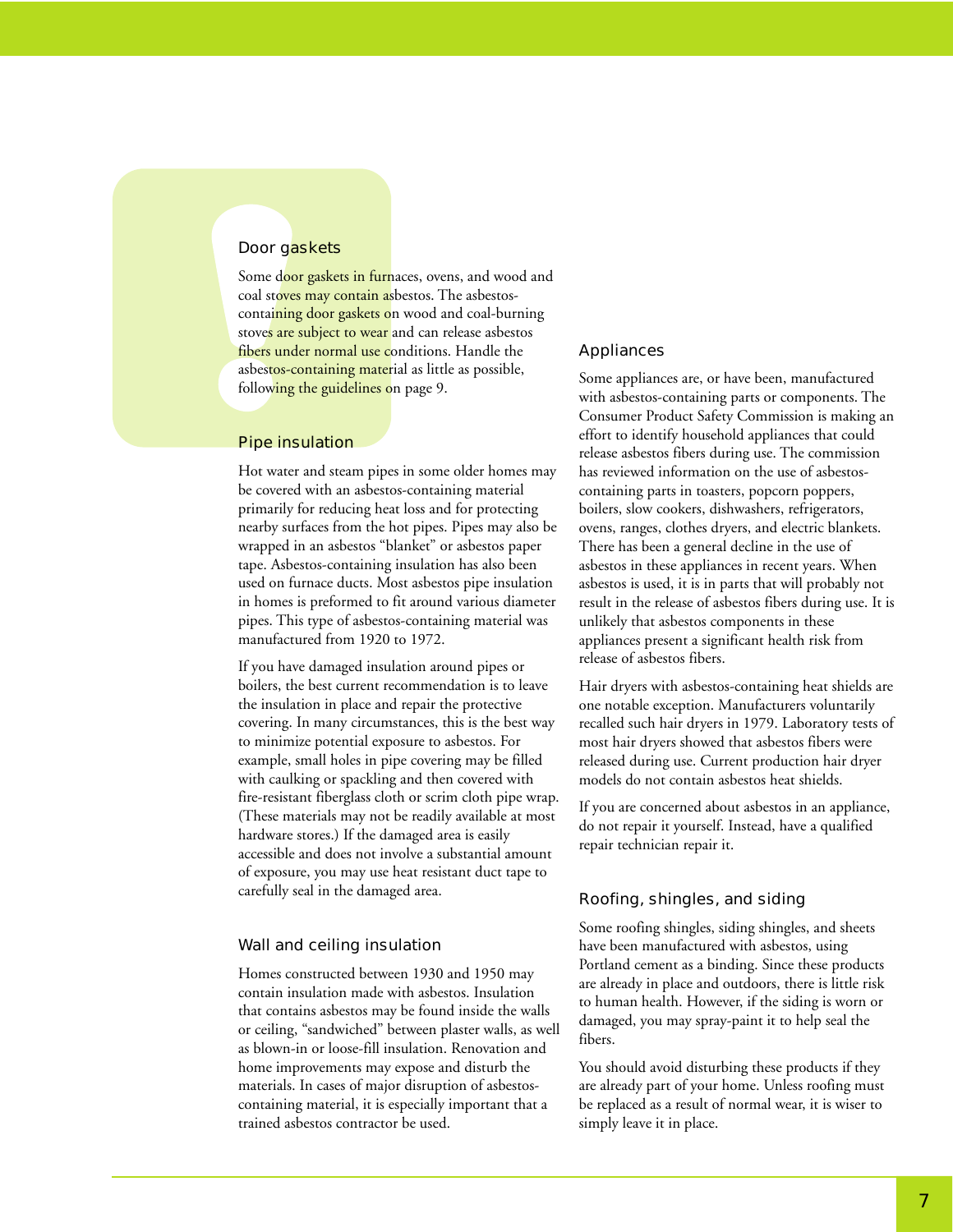

### How will I know asbestos when I see it?

Before you undertake any project in which you suspect the presence of asbestos, you should first try to determine whether the material contains asbestos. Avoid disturbing the material if at all possible. If you cannot determine from a label, the installer, or the manufacturer whether the material contains asbestos, it is best to assume that the product *does* contain asbestos.

People who have frequently worked with asbestos material (such as plumbers, building contractors, and heating contractors) often can make a reasonable preliminary judgment about whether or not a product contains asbestos, based on a visual inspection. However, proper sampling and testing are necessary in order to confirm the presence of asbestos.

In some cases, you may want to have the material analyzed. Such analysis may be desirable if you have a large area of damaged material or if you are preparing a major renovation that will expose material contained behind a wall or other barrier.

More than one sample ought to be used in order to ensure accurate analysis. Use a lab certified to perform asbestos analysis that utilizes "state-of-theart technology," which may include "polarized light microscopy," (estimated to cost \$25-\$50 per sample tested) or the more costly, but more sensitive "transmissible electron microscopy" (TEM) (about \$265 per test). You should look for a lab that is able to positively identify collected dust samples as asbestos. A list of certified test labs can be obtained from the National Institute for Standards and Technology (see page 12 for additional resource information).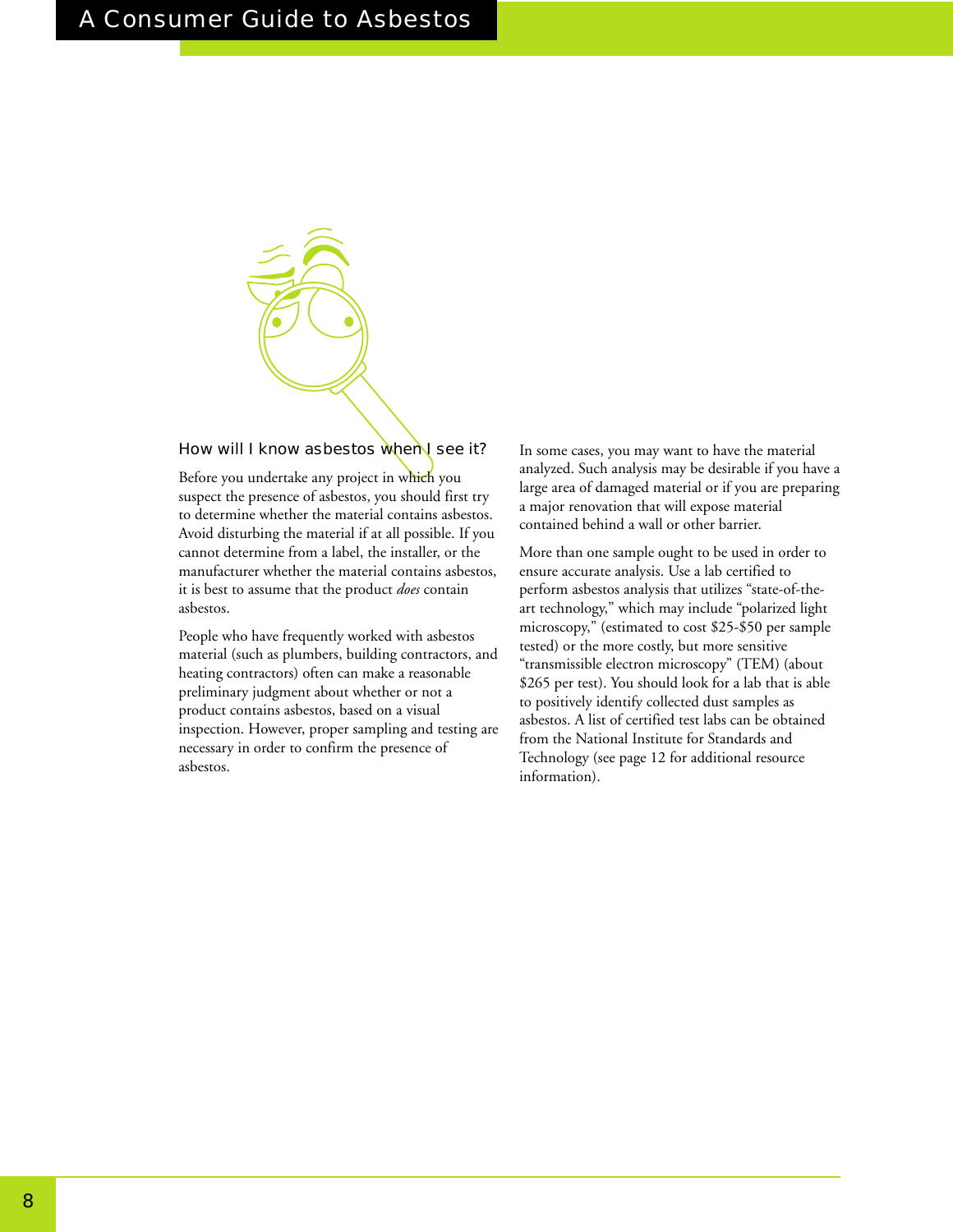### General Guidelines for handling products containing asbestos

### Follow these basic precautions for working with asbestos:

- Do not disturb any material you think may contain asbestos unless you have to. Removal of the material is usually the last alternative.
- Seal off the work area from the rest of the building. You may use plastic sheeting and duct tape. Take great care not to track asbestos dust into other areas of the residence.
- Always wear a certified respirator appropriate for the specific asbestos activity. Wear gloves, hats, and other protective clothing. If possible, dispose of all of this equipment immediately after using it (see page 10). If you cannot dispose of your clothing, these work clothes must be washed separately from the family's wash. The person doing the laundry should be informed about proper procedures to prevent the release of asbestos fibers.
- When working with asbestos-containing material, wet it with a hand sprayer. The sprayer should provide a fine mist, and the material should be thoroughly dampened, but not dripping wet. Wet fibers do not float in the air as readily as dry fibers and will be easier to clean up. The addition of a small amount (about a teaspoon to a quart of water) of a low-sudsing dish or laundry detergent will improve the penetration of the water into the material and reduce the amount of water needed.
- If you must drill or cut an asbestos-containing material, do the drilling or cutting outside if possible. Wet the material first (according to instructions above).
- If you must remove the material, avoid breaking it into small pieces. While it is easier to remove and handle small pieces, you are more likely to release asbestos fibers if the material is broken into small pieces. Pipe insulation was usually installed in preformed blocks; remove these in complete pieces.
- Refer to the section dealing with **Disposal** on page 10 of this booklet to learn how to properly complete the job.

If you think that a material contains asbestos, and you have to handle it, do so very carefully. Special precautions should be taken while removing exposed or damaged asbestos-containing material. If possible, find a contractor trained in safe procedures for handling asbestos (such as a contractor familiar with removal of asbestos ceilings in schools). Always keep the following caution in mind:

## CAUTION!

**Do not dust, sweep, or vacuum particles suspected of containing asbestos. This will disturb tiny asbestos fibers and may make them airborne. The fibers are so small that they cannot be seen. If you attempt to use a conventional home or shop vacuum cleaner, you are likely to do more harm than good. Asbestos fibers are so small that they can pass through normal vacuum cleaner filters and be propelled back into the air. The dust should be removed by a wetmopping procedure or by specially-designed "HEPA" vacuum cleaners used by trained asbestos contractors.**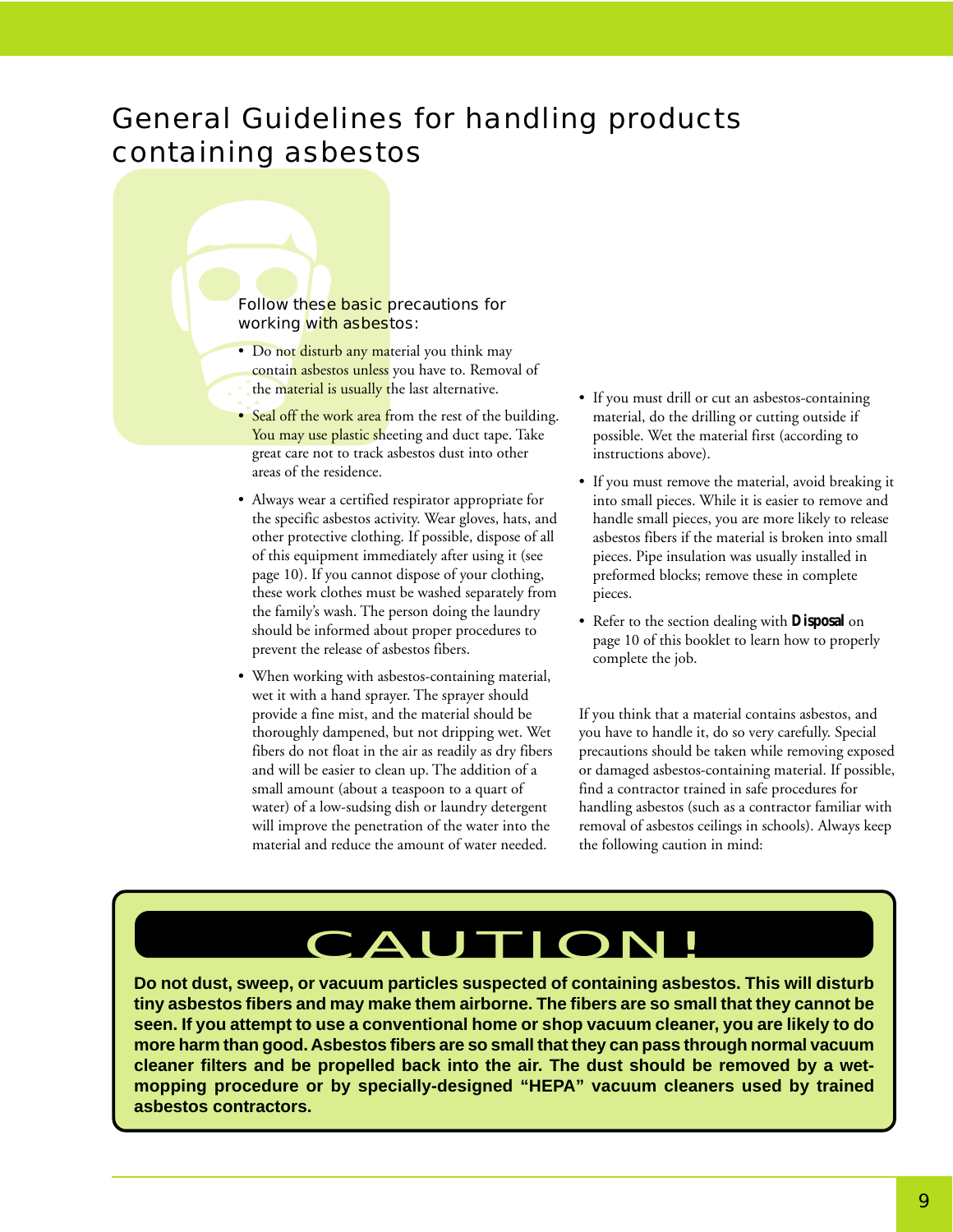### A Consumer Guide to Asbestos

### **Disposal**

Unless otherwise provided for in a contract, the asbestos wastes generated by you or a contractor performing abatement and removal work are the property of the building or home owner. It is the legal responsibility of the owner to properly package, transport, and dispose of the wastes without posing any unnecessary risk to public health.

The California Department of Toxic Substances Control has classified friable asbestos waste, which is asbestos that can be reduced to a powder or dust with hand pressure when dry, as a hazardous waste material.

This asbestos waste must be handled and transported in one of the following ways:

- In sealed nonreturnable containers (for example, double plastic bags of 6-mil thickness, cartons, drums, or cans) from which fibers cannot escape. Wastes within the container should be wetted to prevent blowing of fibers in case the container is broken; or
- In closed vehicles (for example, covered drop boxes or canvas-covered truck boxes) if wastes are too bulky to enclose in sealed containers, and provided the wastes are wetted to prevent blowing dust.

Asbestos wastes totaling more than 5 gallons in volume or more than 50 pounds must be transported by a registered hazardous waste hauler to an approved treatment, storage, or disposal facility. Persons generating and transporting less than 5 gallons or 50 pounds of a hazardous waste to a permitted hazardous waste facility are exempt from this requirement upon meeting **all** of the following conditions pursuant to Section 25163(c) of the Health and Safety Code:

- The hazardous wastes are transported in closed containers and packed in a manner that prevents the containers from tipping, spilling, or breaking during transporting;
- Different hazardous waste materials are not mixed within a container during the transporting;
- If the hazardous waste is extremely hazardous waste or acutely hazardous waste, the extremely hazardous waste or acutely hazardous waste was not generated in the course of any business, and is not more than 2.2 pounds;
- The person transporting the hazardous waste is the producer of that hazardous waste, and the person produces no more than 100 kilograms of hazardous waste in any month; and
- The person transporting the hazardous waste does not accumulate more than a total of 1,000 kilograms of hazardous waste on-site at any one time.

Caution labels are required on containers or drop boxes and must be in conspicuous legible lettering that spells out the following or equivalent warning:

### **CONTAINS ASBESTOS FIBERS AVOID CREATING DUST BREATHING ASBESTOS DUST MAY CAUSE SERIOUS BODILY HARM** CAUTION!

The Department of Transportation does not require you to place cautionary signs on transport vehicles.

Contact your local health department for information about local landfill facilities capable of receiving the asbestos waste.

### Cleaning Up

After you finish removing the material, thoroughly clean the area with wet mops, wet rags, or sponges. Repeat the cleaning procedure a second time. Wetting will help to reduce the chance that the fibers get spread around. Again, see that no asbestos material is tracked into other areas. If possible, dispose of the mop heads, rags, and sponges in the trash bags with the removed materials. Otherwise, vigorously flush the mop, rag, or sponge in running water in a sink or basin with a drain. Make sure to completely rinse both the utensil and the basin.

If you are going to have work done by a contractor, discuss these guidelines and other steps to minimize asbestos exposure.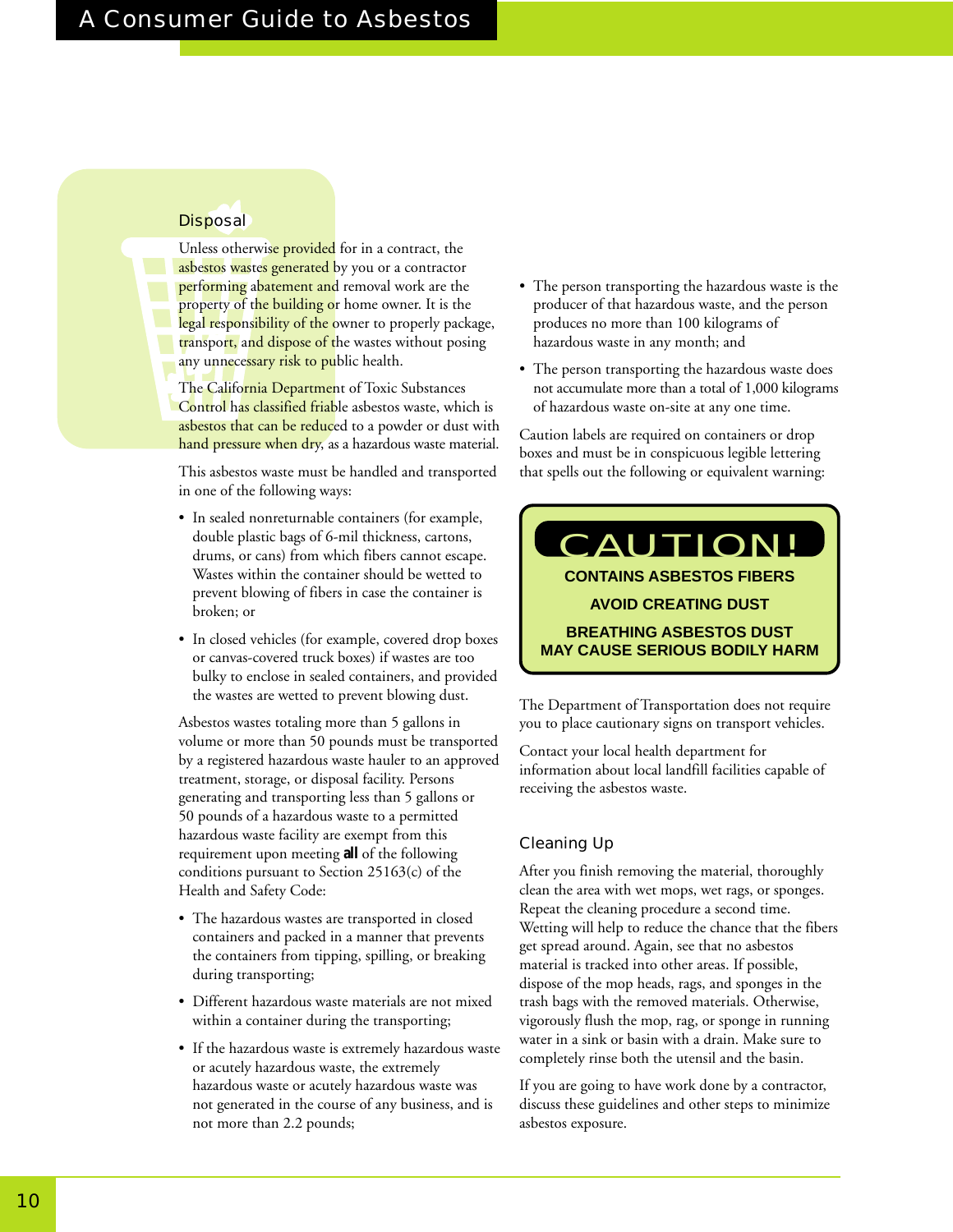### Choosing a contractor to deal with your asbestos

For additional information, contact the Contractors State License Board and request a free copy of "What You Should Know Before You Hire a Contractor."

A current list of contractors certified pursuant to Section 7058.5 to engage in asbestosrelated work registered pursuant to Section 6501.5 of the Labor Code may be obtained by sending a selfaddressed mailing label to the Contractors State License Board, P.O. Box 26000, Sacramento, CA 95826.

Your selection of a contractor to remove, encapsulate or enclose asbestos in your home is a very important decision. You should make this decision only after you do the following:

- Get bids from a minimum of three different qualified and licensed contractors;
- Clearly define the parameters of the project and your expectations to each bidding contractor so that they know how to bid. Beware of any bid that is substantially lower than the other bids—this may be an indication that the contractor takes short cuts at the expense of safety;
- Ask each contractor for references that you can contact to learn about the quality of the contractors' previous work;
- Request a work plan that details procedures and project schedules. This helps determine whether the contractor you are considering fully understands and can handle the project. Obtain a written commitment for full-time, on-site project supervision and make sure the project supervisor's training certification document is included in bid documents;
- Select a contractor who has a comprehensive employee training program.

### Call the Contractors State License Board to:

- Make sure the contractor you are considering has a valid, current contractor's license and certificate for asbestos abatement work;
- Make certain that the contractor has a current and valid license bond.

### Call Cal/OSHA to:

• Make sure the contractor has current registration (or an approved exemption) as an asbestos abatement contractor.

### Insurance and Bonding

Your contractor should have general liability as well as asbestos-specific policies; since this is the most important coverage, make sure there are no exclusions.

Establish whether your contractor has "occurrencetype" insurance, rather than "claims-made" insurance. "Occurrence" coverage begins when the policy is instituted by the contractor and provides

that claims may be filed against an asbestos contractor for damages for an indefinite period of time after the exposure occurred. Although more difficult to obtain, this insurance provides maximum protection long after an individual's exposure to insure against future claims.

With a "claims-made" insurance policy, the contractor is only covered for claims filed during the period for which the policy is in force. If the contractor changes insurance companies or ceases doing business as an asbestos abatement contractor, under the terms of a claims-made policy, you may have nowhere to turn for insurance compensation for damages arising out of an exposure to asbestos caused by your contractor.

A performance and completion bond is an equally important selection criterion. The funds guaranteed by this kind of bond provide for the satisfactory completion of the project or cash settlement up to the limit of the value of the bond, even if the contractor's insurance is canceled or if the contractor fails to perform on the contract. Be sure that specific details and coverages are included in the bid package.

### Documentation

Demand that the contractor provide the following documentation:

- Copies of required notification materials for the Environmental Protection Agency (EPA) and California Occupational Safety and Health Administration (Cal/OSHA);
- Job site log-in sheets;
- Monitoring reports for air and personnel;
- Accident reports;
- Hauling and disposal information and permits as required;
- Final air monitoring report.

Experts agree that the proper selection of an asbestos abatement contractor can take a lot of effort and time on the part of the consumer. However, the complex nature of asbestos treatment, and the dire effects that can occur if it is mishandled make the contractor selection process all the more important. The effort you put into a thorough screening and evaluation to choose the right contractor is probably the most important task you will undertake to make sure your asbestos abatement project is successful.